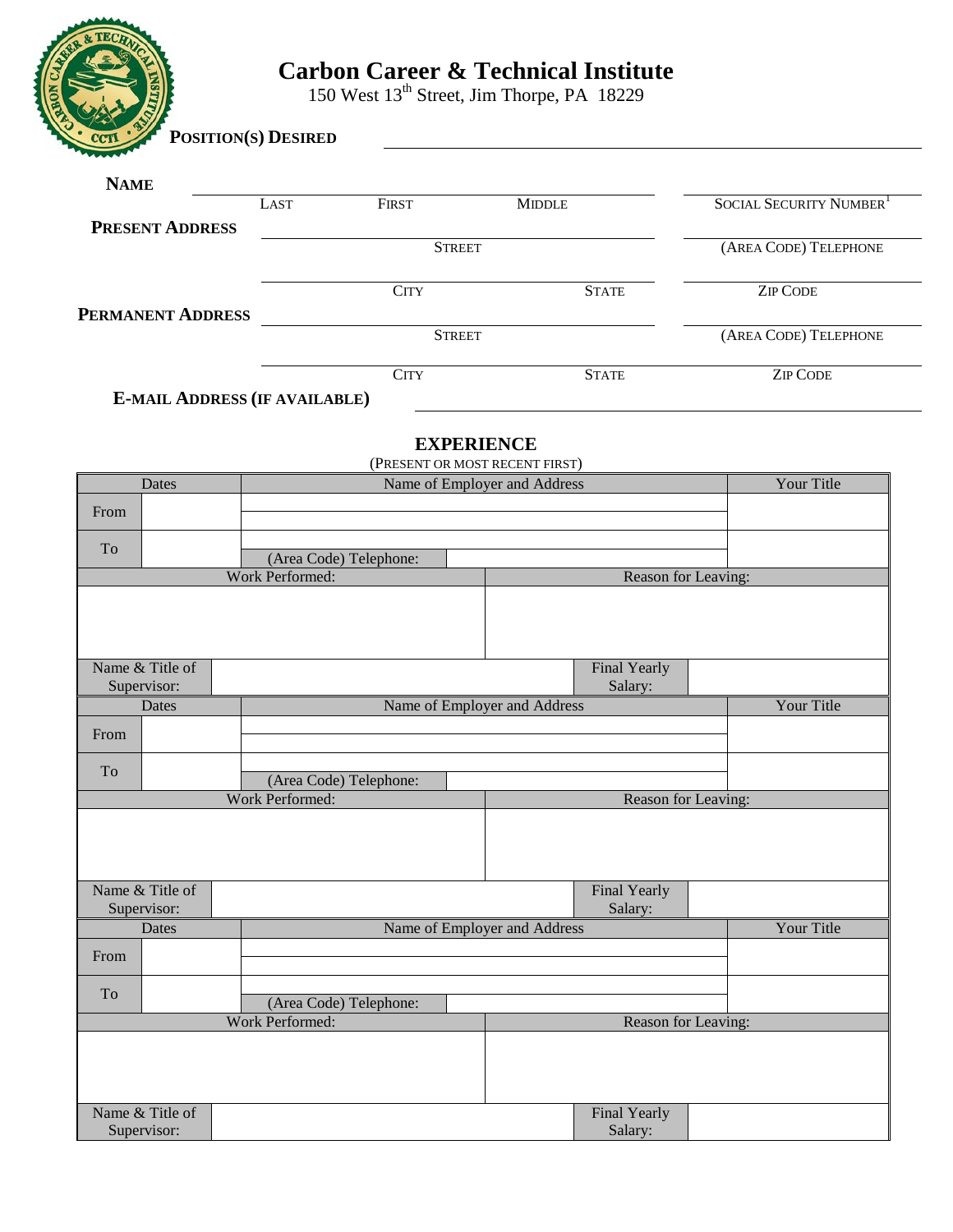# **EDUCATIONAL BACKGROUND**

|                                    | <b>NAME</b> | <b>LOCATION</b> (city, state) | <b>STUDIES</b> |
|------------------------------------|-------------|-------------------------------|----------------|
| <b>SENIOR HIGH SCHOOL</b>          |             |                               |                |
| POST-SECONDARY<br><b>EDUCATION</b> |             |                               |                |
| <b>SPECIAL COURSES</b>             |             |                               |                |

## **LICENSES/CERTIFICATIONS**

| LICENSE/CERTIFICATION* | <b>ISSUE DATE</b> |
|------------------------|-------------------|
|                        |                   |
|                        |                   |
|                        |                   |
|                        |                   |
|                        |                   |
|                        |                   |

\* COPY MUST ACCOMPANY APPLICATION PACKET

## **REFERENCES**

| <b>NAME</b> | <b>POSITION</b> | <b>ADDRESS</b> | <b>TELEPHONE</b> |
|-------------|-----------------|----------------|------------------|
|             |                 |                |                  |
|             |                 |                |                  |
|             |                 |                |                  |
|             |                 |                |                  |

# **OTHER QUALIFICATIONS**

Summarize special job-related skills and qualifications acquired from employment or other experiences (including U.S. military service) and/or state any additional information you feel may be helpful in considering your application, i.e. honors, awards, activities, technology skills or professional development activities: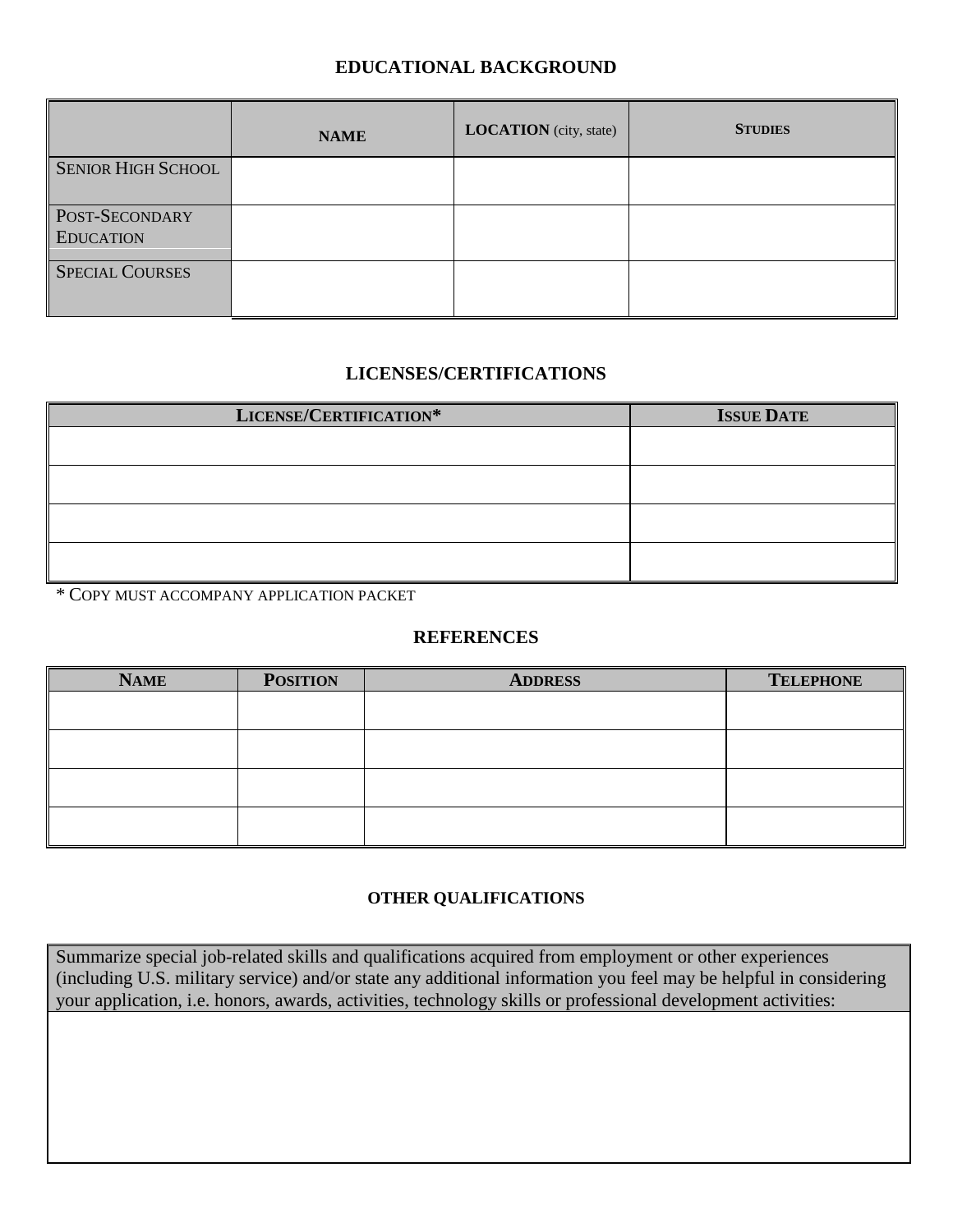## **ACT 34 Clearance (PA State Police Criminal Background Check)**

Each applicant must submit with his/her employment application a copy of a Criminal History Record from the Pennsylvania State Police. Prospective employees must submit ORIGINAL report, which may not be more than one (1) year old.

#### \*\*\*\*\*\*\*\*\*\*\*\*\*\*\*\*\*\*\*\*\*\*\*\*\*\*\*\*\*\*\*\*\*\*\*\*\*\*\*\*\*\*\*\*\*\*\*\*\*

### **ACT 114 (Federal Criminal History Record)**

Each applicant must submit with his/her employment application a copy of a Federal Criminal Record from the Federal Bureau of Investigation (FBI). Prospective employees must submit ORIGINAL report, which may not be more than one (1) year old.

#### \*\*\*\*\*\*\*\*\*\*\*\*\*\*\*\*\*\*\*\*\*\*\*\*\*\*\*\*\*\*\*\*\*\*\*\*\*\*\*\*\*\*\*\*\*\*\*

### **ACT 151 Clearance (PA Child Abuse History Clearance)**

Each candidate must submit with his/her employment application a copy of an official clearance from the Pennsylvania Department of Public Welfare. Prospective employees must submit ORIGINAL report, which may not be more than one (1) year old.

## **GENERAL BACKGROUND INFORMATION**

You must give complete answers to all questions. If you answer "Yes" to any question, you must list all offenses, and for each conviction provide date of conviction and disposition, regardless of the date or location of occurrence. Conviction of a criminal offense is not a bar to employment in all cases. Each case is considered on its merits. Your answers will be verified with appropriate police records.

Criminal Offense includes felonies, misdemeanors, summary offenses and convictions resulting from a plea of "nolo contendere" (no contest).

Conviction is an adjudication of guilt and includes determinations before a court, a district justice or a magistrate, which results in a fine, sentence or probation.

You may omit: minor traffic violations, offenses committed before your 18th birthday which were adjudicated in juvenile court or under a Youth Offender Law, and any convictions which have been expunged by a court or for which you successfully completed an Accelerated Rehabilitative Disposition program.

Were you ever convicted of a criminal offense? Yes No

Are you currently under charges for a criminal offense?  $\Box$  Yes  $\Box$  No

Have you ever forfeited bond or collateral in connection with a criminal offense?

Within the last ten years, have you been fired from any job for any reason?  $\Box$  Yes  $\Box$  No

Within the last ten years, have you quit a job after being notified that you would be fired?

Are you subject to any visa or immigration status, which would prevent lawful employment?

**Note: If you answered "Yes" to any of the above questions, please provide a detailed explanation on a separate sheet of paper, including dates, and attach it to this application. Please print and sign your name on the sheet, and include your social security number.**